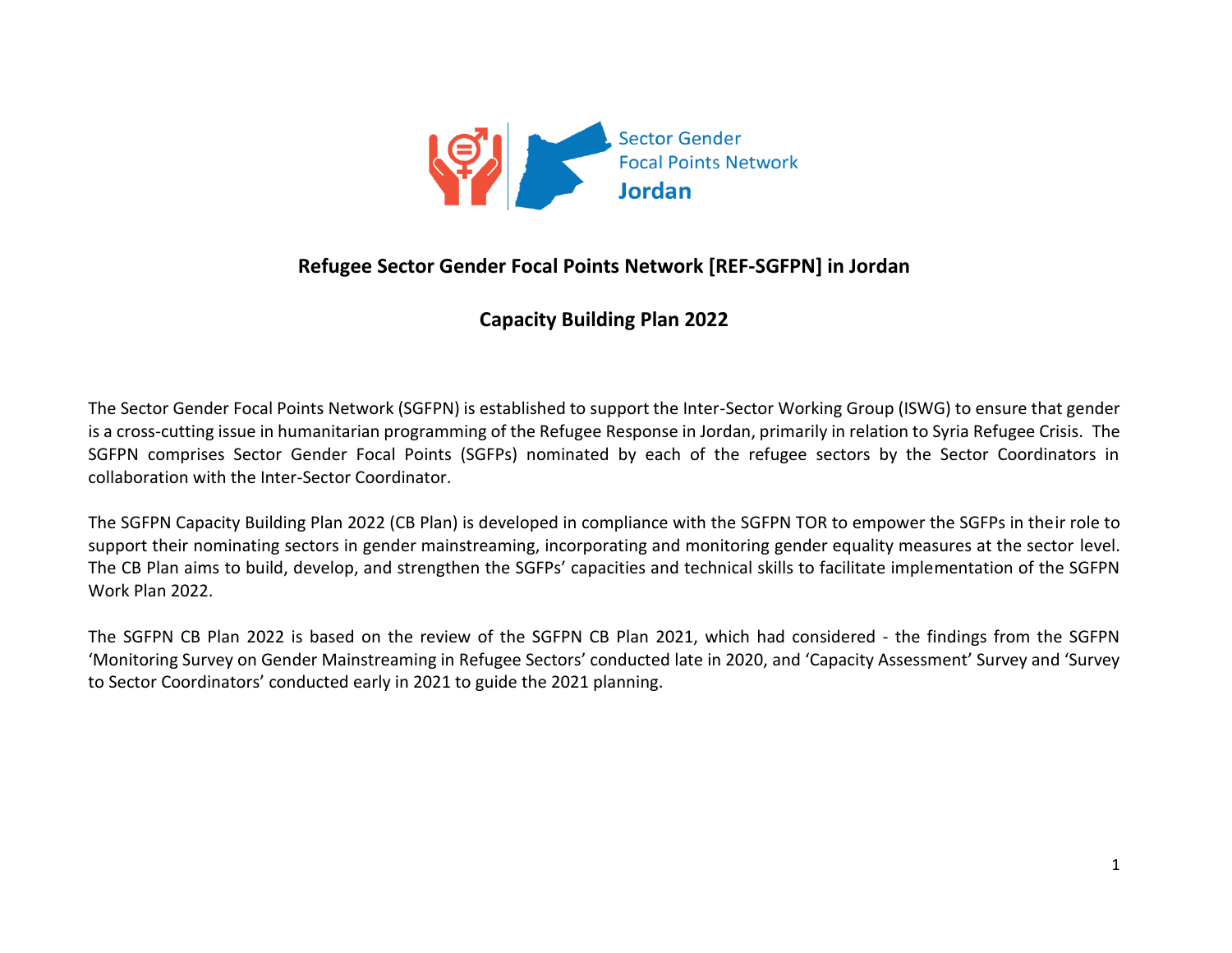| <b>Capacity Building Plan: 1st Semester 2022</b>              |                      |                                                           |                    |                                       |                  |                                         |                                 |                                                       |                                  |  |  |  |
|---------------------------------------------------------------|----------------------|-----------------------------------------------------------|--------------------|---------------------------------------|------------------|-----------------------------------------|---------------------------------|-------------------------------------------------------|----------------------------------|--|--|--|
| <b>Topic</b>                                                  | <b>Target Group</b>  | <b>Method of</b><br><b>Delivery</b>                       | <b>Language</b>    | <b>Tentative</b><br><b>Time/Scope</b> | <b>Recurring</b> | <b>Facilitated by</b>                   | <b>Budget (incl.</b><br>source) | <b>Suggested</b><br><b>Dates</b>                      | <b>Progress</b><br><b>Update</b> |  |  |  |
| <b>IASC Gender with</b><br><b>Age Marker [GAM]</b>            | <b>SGFPN</b> members | Interactive<br>online<br>facilitation<br>or in-<br>person | English<br>/Arabic | Half day                              | Once a<br>year   | <b>OCHA</b>                             | <b>TBC</b>                      | May/June '22<br>[TBC w]<br>OCHA]                      |                                  |  |  |  |
| UNHCR's policy on<br>Age, Gender, and<br><b>Diversity</b>     | <b>SGFPN</b> members | <b>TBC</b>                                                | English<br>/Arabic | <b>TBC</b>                            | Once a<br>year   | UNHCR staff (TBC)                       | Free                            | 2 <sup>nd</sup> Half June<br>'22<br>[TBC w]<br>UNHCR] |                                  |  |  |  |
| Gender<br><b>Mainstreaming</b><br>in the Programme<br>Cycle   | <b>SGFPN</b> members | In-person                                                 | English<br>/Arabic | 2 days                                | <b>TBC</b>       | UN Women staff,<br><b>SGFPN</b> members | <b>UN Women</b>                 | Q2/Q3 2022                                            |                                  |  |  |  |
| <b>Sector Gender</b><br><b>Monitoring</b><br><b>Dashboard</b> | <b>SGFPs</b>         | In-person<br>and online                                   | English            | <b>TBC</b>                            |                  | <b>UNHCR</b>                            | <b>UNHCR</b>                    | May - June                                            |                                  |  |  |  |